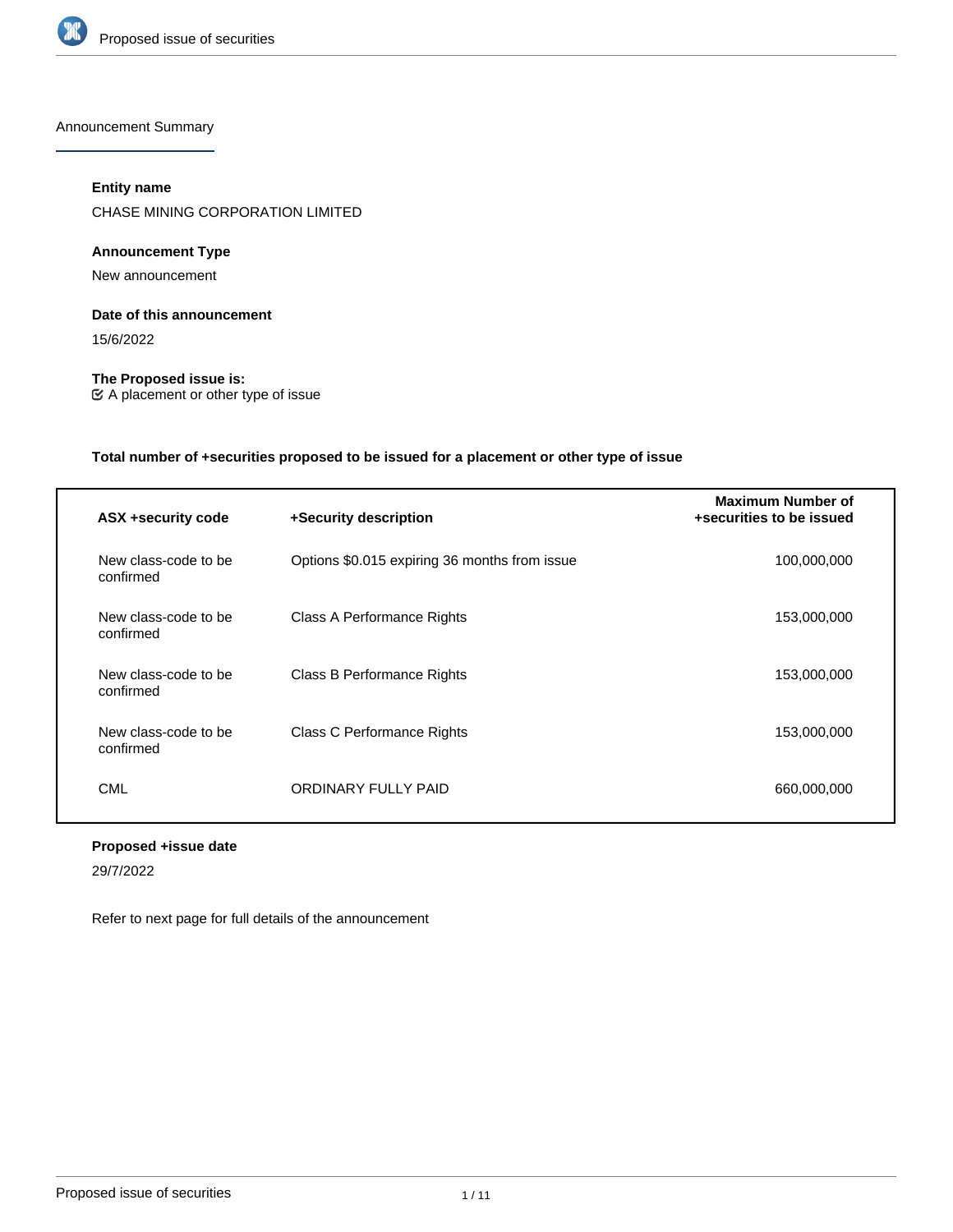

## Part 1 - Entity and announcement details

## **1.1 Name of +Entity**

CHASE MINING CORPORATION LIMITED

We (the entity named above) give ASX the following information about a proposed issue of +securities and, if ASX agrees to +quote any of the +securities (including any rights) on a +deferred settlement basis, we agree to the matters set out in Appendix 3B of the ASX Listing Rules.

If the +securities are being offered under a +disclosure document or +PDS and are intended to be quoted on ASX, we also apply for quotation of all of the +securities that may be issued under the +disclosure document or +PDS on the terms set out in Appendix 2A of the ASX Listing Rules (on the understanding that once the final number of +securities issued under the +disclosure document or +PDS is known, in accordance with Listing Rule 3.10.3C, we will complete and lodge with ASX an Appendix 2A online form notifying ASX of their issue and applying for their quotation).

**1.2 Registered Number Type**

**Registration Number**

**ACN** 

118788846

**1.3 ASX issuer code**

CML

**1.4 The announcement is** New announcement

## **1.5 Date of this announcement**

15/6/2022

**1.6 The Proposed issue is:**

 $\mathfrak{C}$  A placement or other type of issue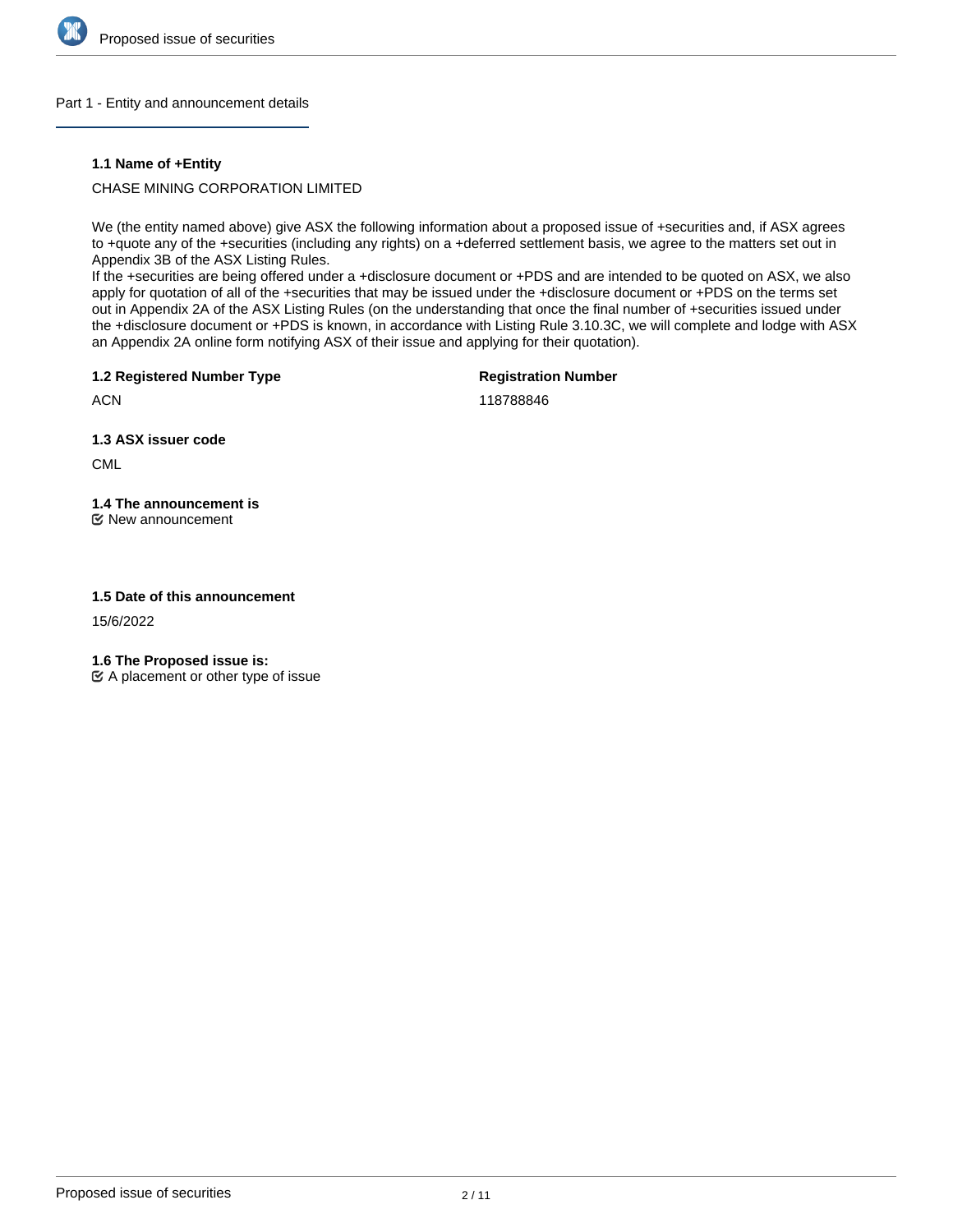

Part 7 - Details of proposed placement or other issue

Part 7A - Conditions

**7A.1 Do any external approvals need to be obtained or other conditions satisfied before the placement or other type of issue can proceed on an unconditional basis?** Yes

7A.1a Conditions

**Approval/Condition** +Security holder approval

29/7/2022

**Date for determination**

**Is the date estimated or actual?** Estimated

**\*\* Approval received/condition met?**

#### **Comments**

Part 7B - Issue details

**Is the proposed security a 'New class' (+securities in a class that is not yet quoted or recorded by ASX) or an 'Existing class' (additional securities in a class that is already quoted or recorded by ASX)?** Existing class

**Will the proposed issue of this +security include an offer of attaching +securities?** No

Details of +securities proposed to be issued

**ASX +security code and description**

CML : ORDINARY FULLY PAID

**Number of +securities proposed to be issued**

460,000,000

**Offer price details**

**Are the +securities proposed to be issued being issued for a cash consideration?** No

**Please describe the consideration being provided for the +securities**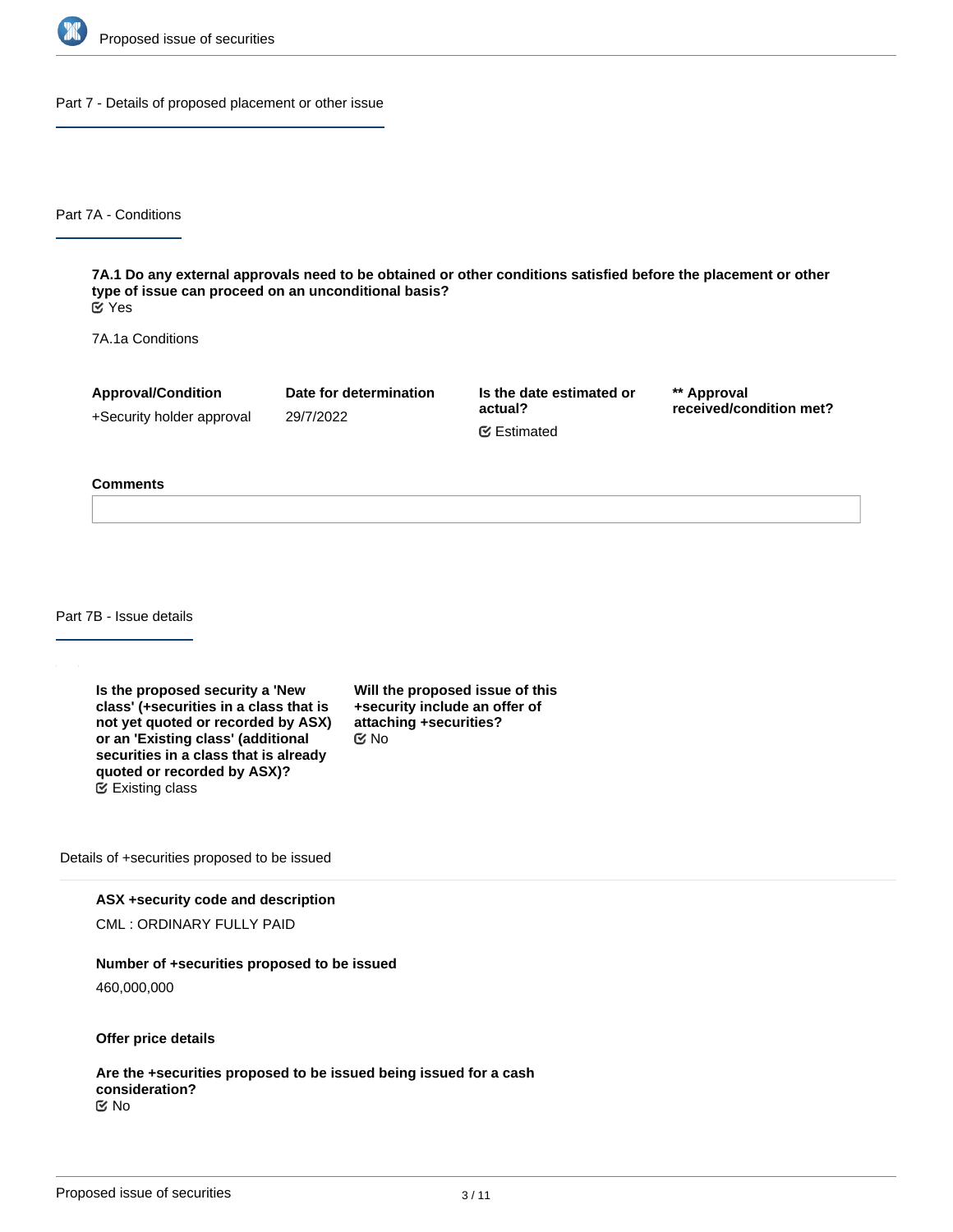

Proposed issue of securities

### **Please describe the consideration being provided for the +securities**

Shares are being issued as part of acquisition consideration of Green Critical Minerals Pty Limited (GCM).

**Please provide an estimate of the AUD equivalent of the consideration being provided for the +securities**

6,900,000.000000

**Will these +securities rank equally in all respects from their issue date with the existing issued +securities in that class?** Yes

**Is the proposed security a 'New class' (+securities in a class that is not yet quoted or recorded by ASX) or an 'Existing class' (additional securities in a class that is already quoted or recorded by ASX)?** New class

**Will the proposed issue of this +security include an offer of attaching +securities?** No

Details of +securities proposed to be issued

**ISIN Code (if Issuer is a foreign company and +securities are non CDIs)**

| equitable under listing rule 6.1?<br>়⊠ No<br>$\alpha$ Yes | Have you received confirmation from Will the entity be seeking quotation<br>ASX that the terms of the proposed<br>+securities are appropriate and | of the 'new' class of +securities on<br>ASX? |
|------------------------------------------------------------|---------------------------------------------------------------------------------------------------------------------------------------------------|----------------------------------------------|
|------------------------------------------------------------|---------------------------------------------------------------------------------------------------------------------------------------------------|----------------------------------------------|

| ASX +security code             | +Security description                         |
|--------------------------------|-----------------------------------------------|
| New class-code to be confirmed | Options \$0.015 expiring 36 months from issue |

### **+Security type**

**Options** 

## **Number of +securities proposed to be issued**

100,000,000

#### **Offer price details**

## **Are the +securities proposed to be issued being issued for a cash consideration?** No

## **Please describe the consideration being provided for the +securities**

Options are being issued as part of acquisition consideration of Green Critical Minerals Pty Limited (GCM).

### **Please provide an estimate of the AUD equivalent of the consideration being provided for the +securities**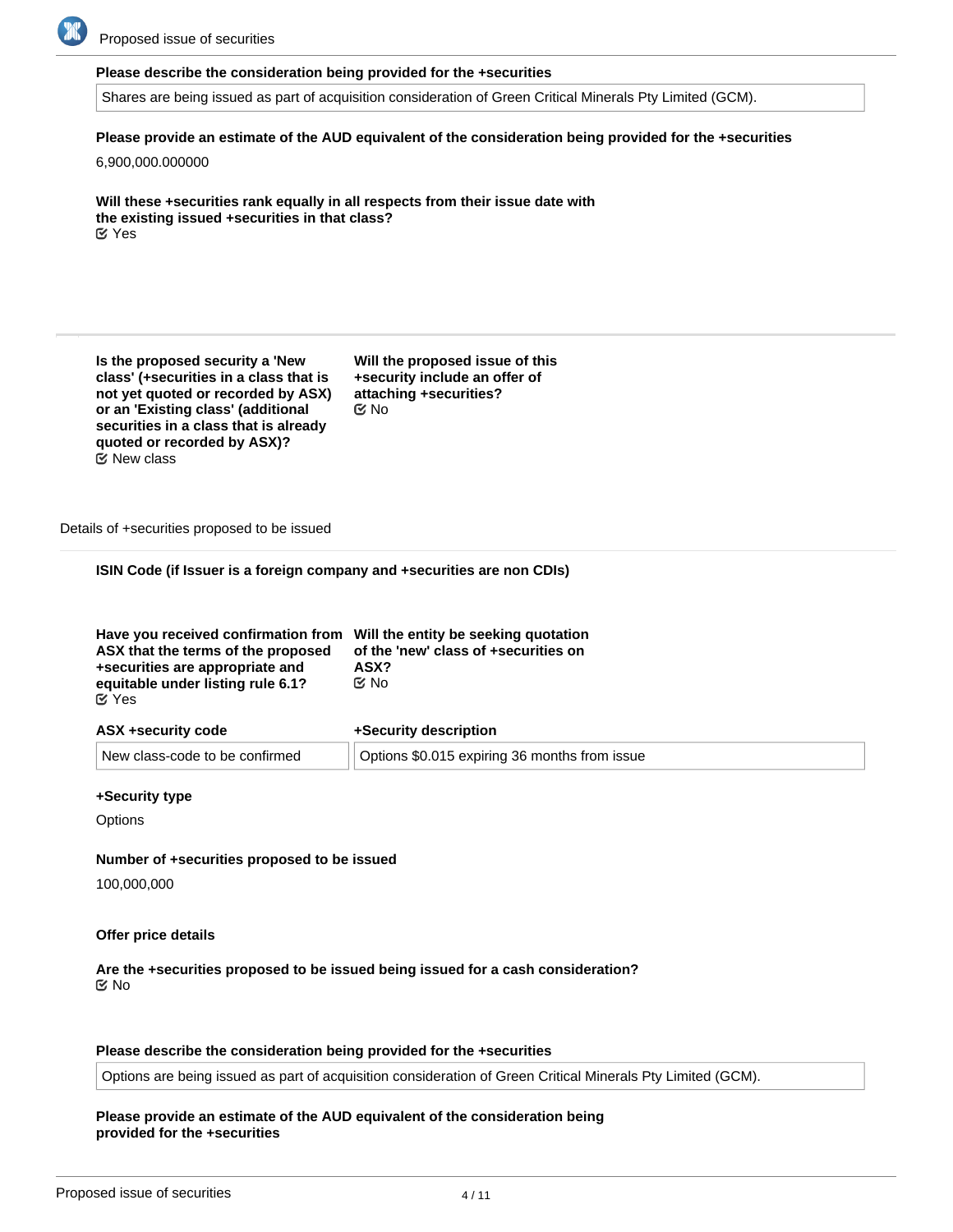

**Will all the +securities issued in this class rank equally in all respects from their issue date?** Yes

Options details

| +Security currency      | <b>Exercise price</b> | <b>Expiry date</b> |
|-------------------------|-----------------------|--------------------|
| AUD - Australian Dollar | AUD 0.0150            | 29/7/2025          |

**Details of the type of +security that will be issued if the option is exercised**

CML : ORDINARY FULLY PAID

## **Number of securities that will be issued if the option is exercised**

100,000,000 fully paid ordinary shares.

**Please provide a URL link for a document lodged with ASX setting out the material terms of the +securities proposed to be issued or provide the information by separate announcement.**

Refer to ASX Announcement dated 15 June 2022.

**Is the proposed security a 'New class' (+securities in a class that is not yet quoted or recorded by ASX) or an 'Existing class' (additional securities in a class that is already quoted or recorded by ASX)?**  $\mathfrak S$  New class

**Will the proposed issue of this +security include an offer of attaching +securities?** No

Details of +securities proposed to be issued

**ISIN Code (if Issuer is a foreign company and +securities are non CDIs)**

| Have you received confirmation from Will the entity be seeking quotation<br>ASX that the terms of the proposed<br>+securities are appropriate and<br>equitable under listing rule 6.1?<br>$\alpha$ Yes | of the 'new' class of +securities on<br>ASX?<br>় No |
|--------------------------------------------------------------------------------------------------------------------------------------------------------------------------------------------------------|------------------------------------------------------|
| ASX +security code                                                                                                                                                                                     | <b>+Security description</b>                         |

| <b>HAY TOGODITY OUGH</b>       | <b>TUGUATILY UGUUTPHUT</b> |
|--------------------------------|----------------------------|
| New class-code to be confirmed | Class A Performance Rights |

# **+Security type**

Performance options/rights

# **Number of +securities proposed to be issued**

153,000,000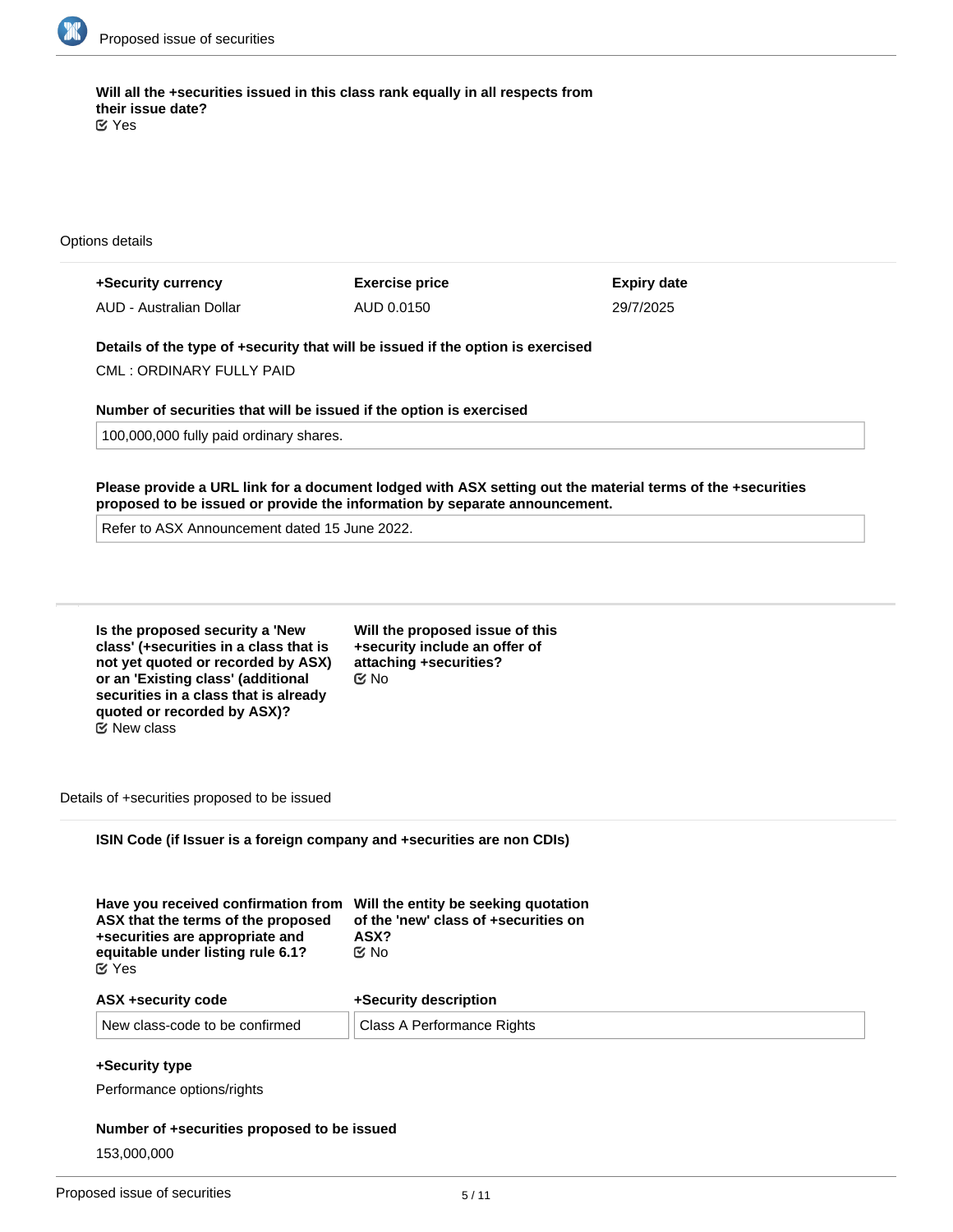

### **Offer price details**

**Are the +securities proposed to be issued being issued for a cash consideration?** No

#### **Please describe the consideration being provided for the +securities**

Performance rights are being issued as part of acquisition consideration of Green Critical Minerals Pty Limited (GCM).

**Please provide an estimate of the AUD equivalent of the consideration being provided for the +securities**

**Will all the +securities issued in this class rank equally in all respects from their issue date?** Yes

Performance options/rights details

| +Security currency      | <b>Exercise price</b> | <b>Expiry date</b> |
|-------------------------|-----------------------|--------------------|
| AUD - Australian Dollar | AUD 0.0000            | 29/7/2024          |

#### **Details of the type of +security that will be issued if the option is exercised**

CML : ORDINARY FULLY PAID

**Number of securities that will be issued if the option is exercised**

153,000,000 fully paid ordinary shares.

**Please provide a URL link for a document lodged with ASX setting out the material terms of the +securities proposed to be issued or provide the information by separate announcement.**

Refer to ASX Announcement dated 15 June 2022.

**Is the proposed security a 'New class' (+securities in a class that is not yet quoted or recorded by ASX) or an 'Existing class' (additional securities in a class that is already quoted or recorded by ASX)?** New class

**Will the proposed issue of this +security include an offer of attaching +securities?** No

Details of +securities proposed to be issued

**ISIN Code (if Issuer is a foreign company and +securities are non CDIs)**

**Have you received confirmation from Will the entity be seeking quotation**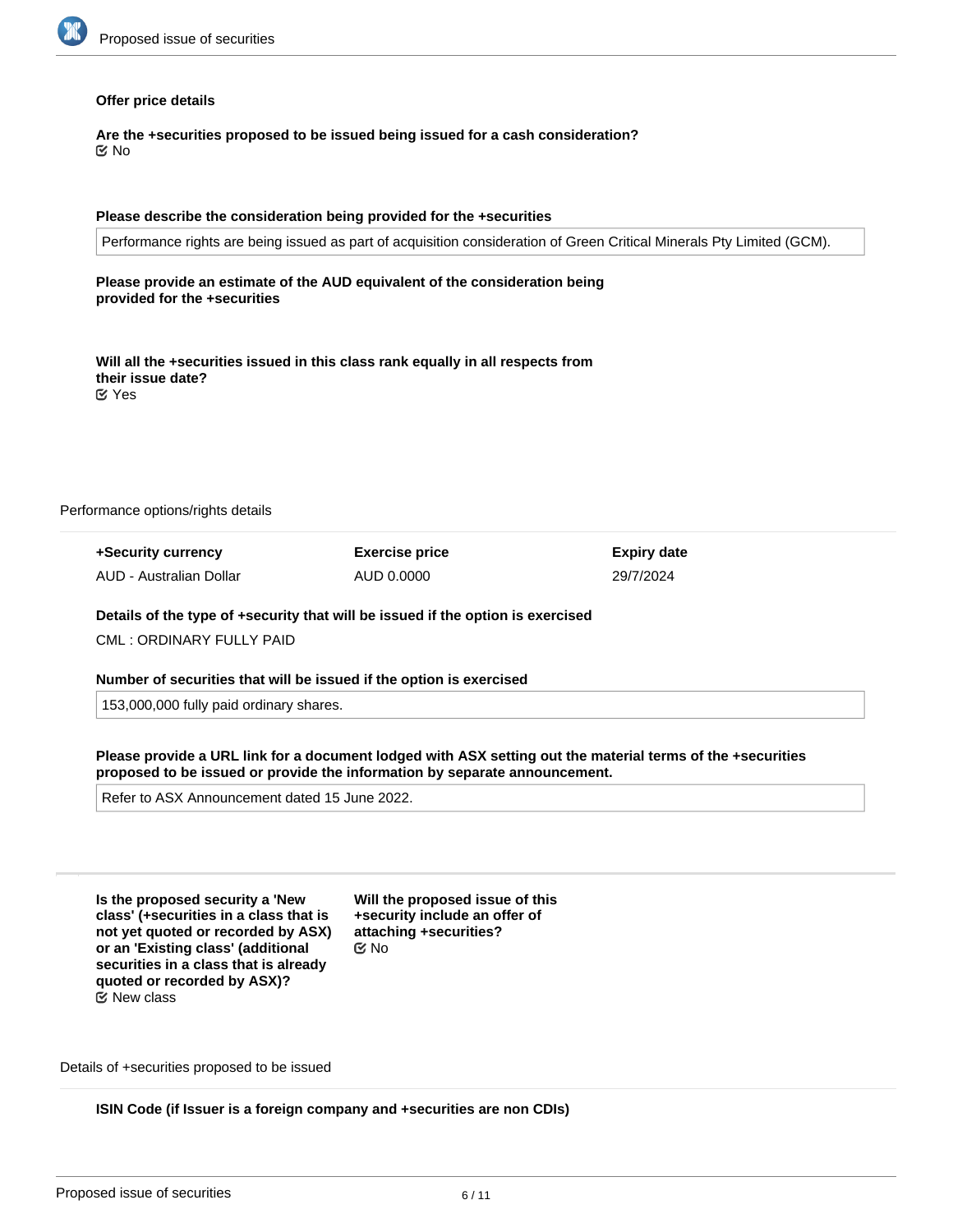

| Have you received confirmation from Will the entity be seeking quotation<br>ASX that the terms of the proposed<br>+securities are appropriate and<br>equitable under listing rule 6.1?<br>$\alpha$ Yes | of the 'new' class of +securities on<br>ASX?<br>C⁄No |  |
|--------------------------------------------------------------------------------------------------------------------------------------------------------------------------------------------------------|------------------------------------------------------|--|
| ASX +security code                                                                                                                                                                                     | +Security description                                |  |
| New class-code to be confirmed                                                                                                                                                                         | <b>Class B Performance Rights</b>                    |  |

### **+Security type**

Performance options/rights

### **Number of +securities proposed to be issued**

153,000,000

### **Offer price details**

**Are the +securities proposed to be issued being issued for a cash consideration?** No

#### **Please describe the consideration being provided for the +securities**

Performance rights are being issued as part of acquisition consideration of Green Critical Minerals Pty Limited (GCM).

# **Please provide an estimate of the AUD equivalent of the consideration being provided for the +securities**

#### **Will all the +securities issued in this class rank equally in all respects from their issue date?** Yes

#### Performance options/rights details

| +Security currency      | <b>Exercise price</b> | <b>Expiry date</b> |
|-------------------------|-----------------------|--------------------|
| AUD - Australian Dollar | AUD 0.0000            | 29/7/2025          |

## **Details of the type of +security that will be issued if the option is exercised**

CML : ORDINARY FULLY PAID

#### **Number of securities that will be issued if the option is exercised**

**Is the proposed security a 'New Will the proposed issue of this**

153,000,000 fully paid ordinary shares.

## **Please provide a URL link for a document lodged with ASX setting out the material terms of the +securities proposed to be issued or provide the information by separate announcement.**

Refer to ASX Announcement dated 15 June 2022.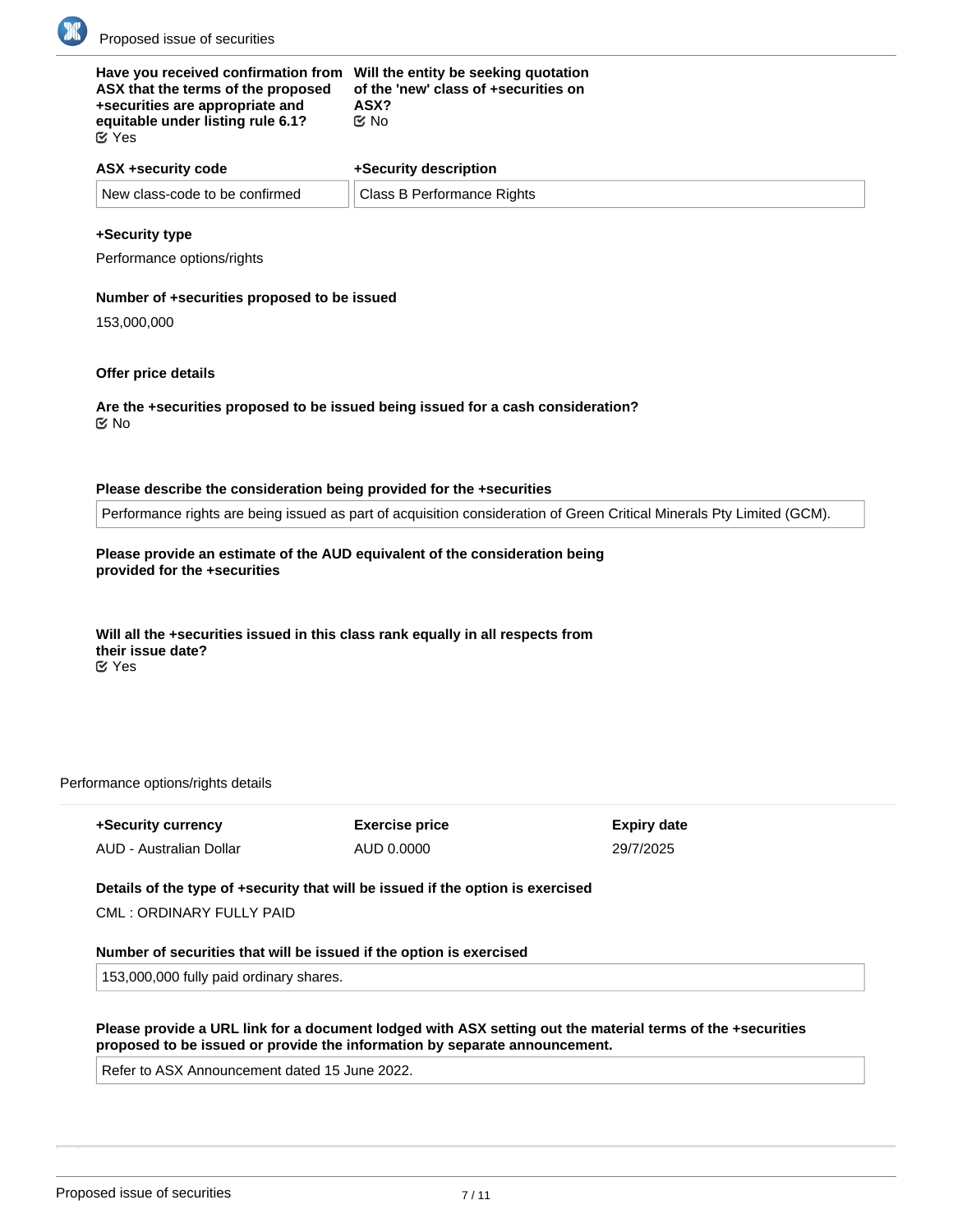

**Is the proposed security a 'New class' (+securities in a class that is not yet quoted or recorded by ASX) or an 'Existing class' (additional securities in a class that is already quoted or recorded by ASX)?**  $E$  New class

**Will the proposed issue of this +security include an offer of attaching +securities?** No

Details of +securities proposed to be issued

**ISIN Code (if Issuer is a foreign company and +securities are non CDIs)**

| Have you received confirmation from Will the entity be seeking quotation |                                      |
|--------------------------------------------------------------------------|--------------------------------------|
| ASX that the terms of the proposed                                       | of the 'new' class of +securities on |
| +securities are appropriate and                                          | ASX?                                 |
| equitable under listing rule 6.1?                                        | ় No                                 |
| $\alpha$ Yes                                                             |                                      |

| ASX +security code |                                | +Security description      |  |
|--------------------|--------------------------------|----------------------------|--|
|                    | New class-code to be confirmed | Class C Performance Rights |  |

## **+Security type**

Performance options/rights

#### **Number of +securities proposed to be issued**

153,000,000

#### **Offer price details**

### **Are the +securities proposed to be issued being issued for a cash consideration?** No

## **Please describe the consideration being provided for the +securities**

Performance rights are being issued as part of acquisition consideration of Green Critical Minerals Pty Limited (GCM).

## **Please provide an estimate of the AUD equivalent of the consideration being provided for the +securities**

**Will all the +securities issued in this class rank equally in all respects from their issue date?** Yes

**Details of the type of +security that will be issued if the option is exercised**

Performance options/rights details

**+Security currency** AUD - Australian Dollar **Exercise price** AUD 0.0000

**Expiry date** 29/7/2025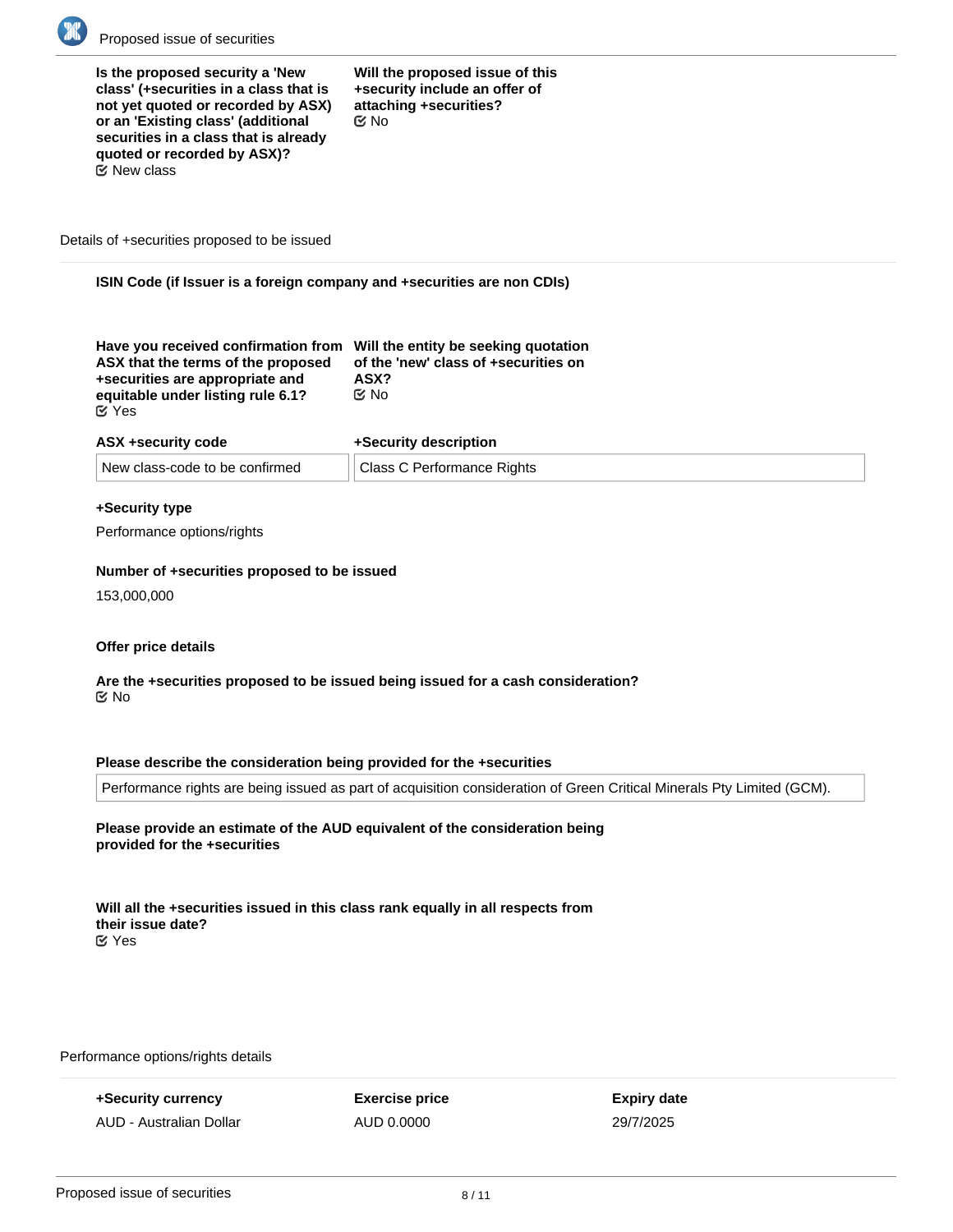

## **Details of the type of +security that will be issued if the option is exercised**

CML : ORDINARY FULLY PAID

## **Number of securities that will be issued if the option is exercised**

153,000,000 fully paid ordinary shares.

**Please provide a URL link for a document lodged with ASX setting out the material terms of the +securities proposed to be issued or provide the information by separate announcement.**

Refer to ASX Announcement dated 15 June 2022.

**Is the proposed security a 'New class' (+securities in a class that is not yet quoted or recorded by ASX) or an 'Existing class' (additional securities in a class that is already quoted or recorded by ASX)?** Existing class

**Will the proposed issue of this +security include an offer of attaching +securities?** No

Details of +securities proposed to be issued

**ASX +security code and description**

CML : ORDINARY FULLY PAID

**Number of +securities proposed to be issued**

200,000,000

**Offer price details**

**Are the +securities proposed to be issued being issued for a cash consideration?** Yes

| In what currency is the cash | What    |
|------------------------------|---------|
| consideration being paid?    | $+$ Sec |
|                              |         |

AUD - Australian Dollar

**is the issue price per +security?** AUD 0.01500

**Will these +securities rank equally in all respects from their issue date with the existing issued +securities in that class?** Yes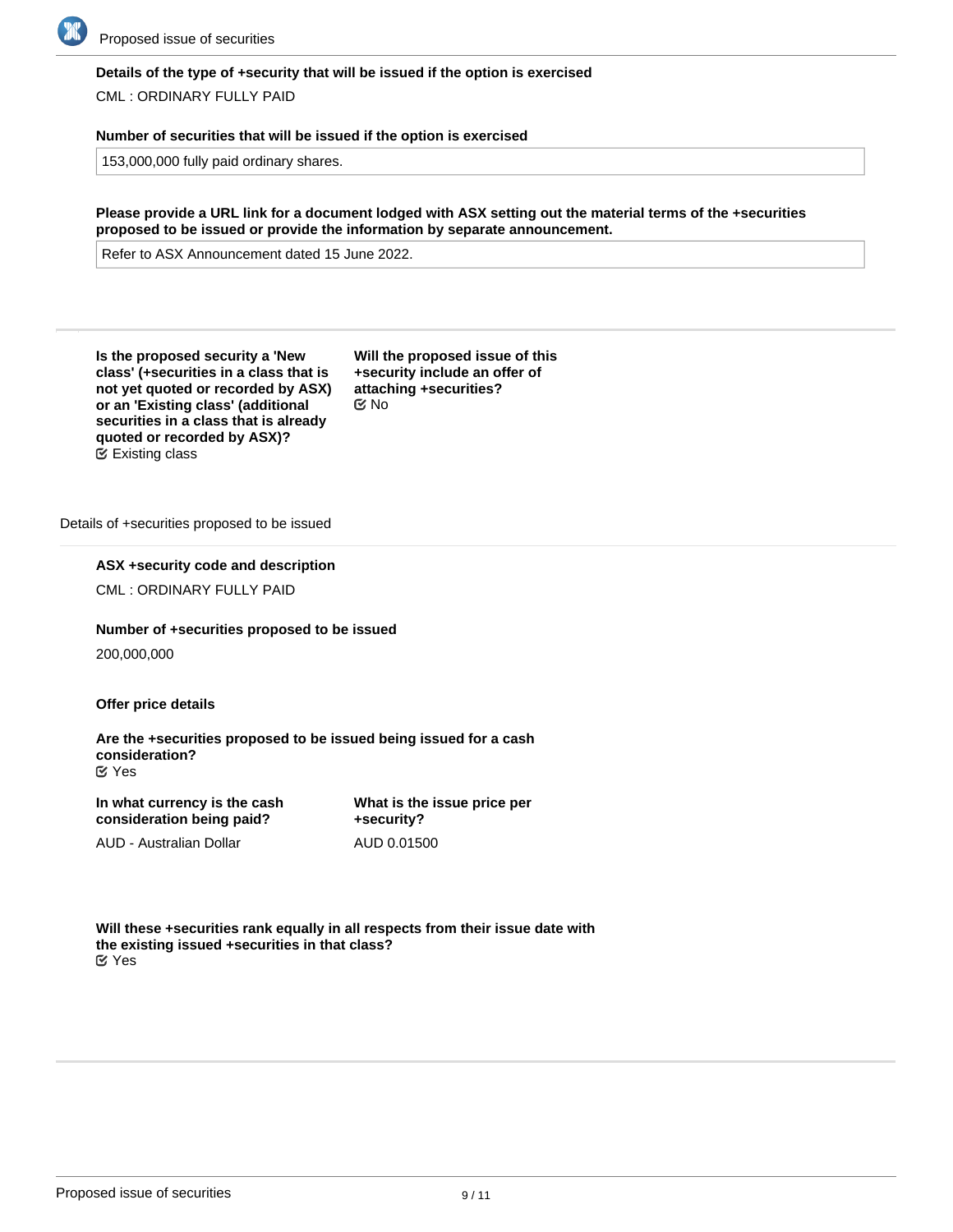

Part 7C - Timetable

**7C.1 Proposed +issue date** 29/7/2022

Part 7D - Listing Rule requirements

**7D.1 Has the entity obtained, or is it obtaining, +security holder approval for the entire issue under listing rule 7.1?** Yes

**7D.1a Date of meeting or proposed meeting to approve the issue under listing rule 7.1**

29/7/2022

**7D.2 Is a party referred to in listing rule 10.11 participating in the proposed issue?** Yes

**7D.3 Will any of the +securities to be issued be +restricted securities for the purposes of the listing rules?** Yes

**7D.3a Please enter, the number and +class of the +restricted securities and the date from which they will cease to be +restricted securities**

460,000,000 fully paid ordinary shares are subject to 12 month escrow from issue date. 100,000,000 options are subject to 12 month escrow from issue date. 459,000,000 performance rights are subject to 12 month escrow from issue date.

**7D.4 Will any of the +securities to be issued be subject to +voluntary escrow?** No

Part 7E - Fees and expenses

**7E.1 Will there be a lead manager or broker to the proposed issue?** Yes

#### **7E.1a Who is the lead manager/broker?**

GTT Ventures

#### **7E.1b What fee, commission or other consideration is payable to them for acting as lead manager/broker?**

6% of the \$3M capital raise plus an administration fee of \$15,000.

**7E.2 Is the proposed issue to be underwritten?** No